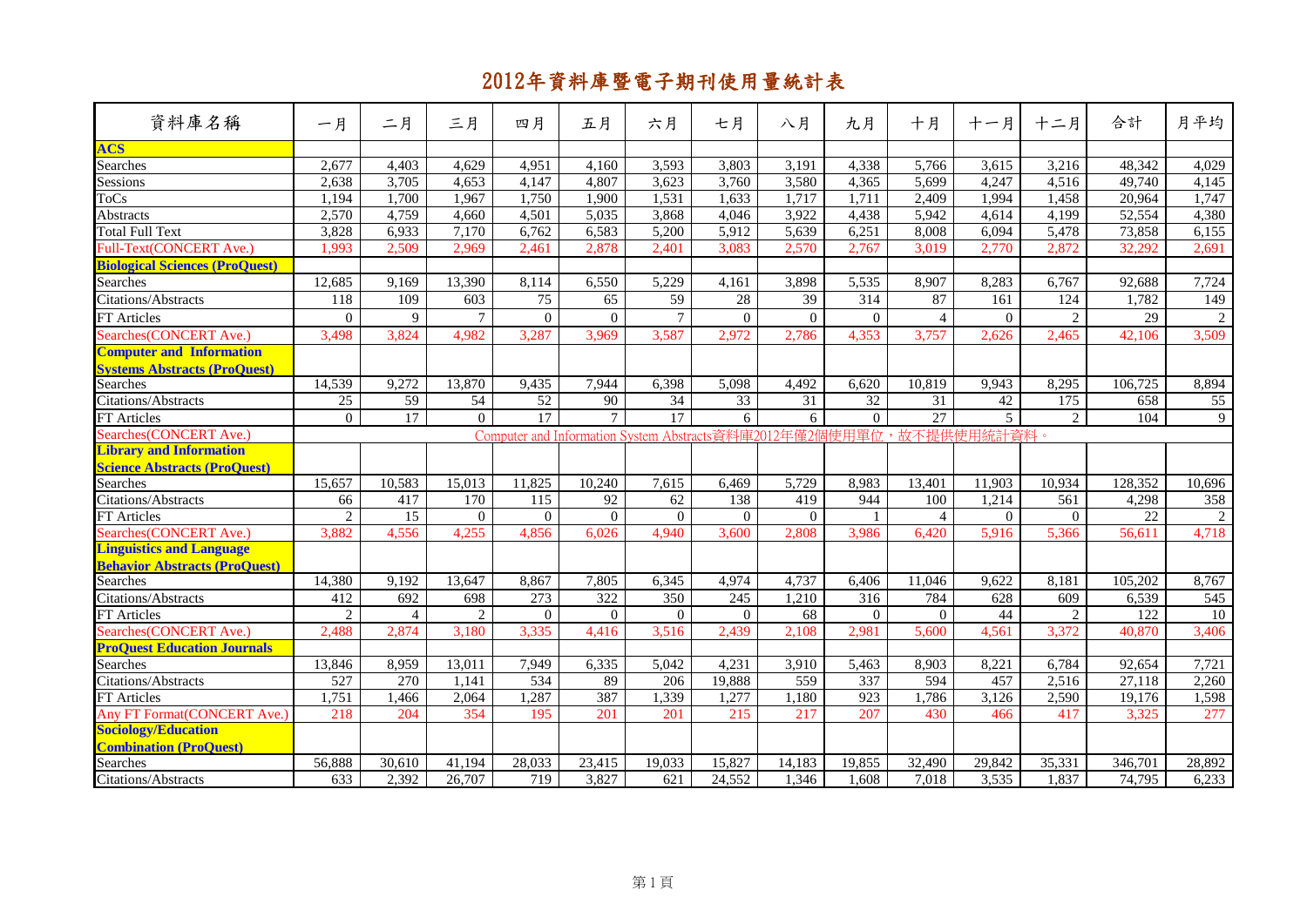| 資料庫名稱                                      | 一月               | 二月              | 三月               | 四月      | 五月      | 六月               | 七月             | 八月     | 九月               | 十月      | 十一月     | 十二月     | 合計        | 月平均     |
|--------------------------------------------|------------------|-----------------|------------------|---------|---------|------------------|----------------|--------|------------------|---------|---------|---------|-----------|---------|
| FT Articles                                | 17               | 19              | 15               | 32      | 12      | 15               | $\overline{4}$ | 40     | 13               | 72      | 62      | 125     | 426       | 36      |
| Searches(CONCERT Ave.)                     | 3,304            | 2,026           | 3,907            | 2,189   | 3,960   | 3,491            | 2,470          | 2,391  | 2,339            | 3,983   | 3,710   | 3,133   | 36,903    | 3,075   |
| <b>EBSCOhost</b>                           |                  |                 |                  |         |         |                  |                |        |                  |         |         |         |           |         |
| Searches                                   | 68,944           | 64,198          | 116,220          | 137,886 | 167,692 | 132,717          | 102,883        | 95,230 | 140,296          | 215,395 | 183,643 | 186,251 | 1,611,355 | 134,280 |
| Sessions                                   | 23,119           | 20,301          | 41,576           | 51,764  | 49,487  | 41,547           | 32,375         | 27,017 | 39,364           | 55,653  | 54,065  | 51,648  | 487,916   | 40,660  |
| Abstracts                                  | 4,705            | 6.404           | 8,342            | 14,473  | 10,045  | 8,913            | 8,753          | 5,448  | 7,914            | 12,450  | 14,113  | 11,178  | 112,738   | 9,395   |
| Total Full Text                            | 4,111            | 5,005           | 9,041            | 9,596   | 9,296   | 8,041            | 6,217          | 6,248  | 7,724            | 9,921   | 11,512  | 10,732  | 97,444    | 8,120   |
| <b>ASP (EBSCO)</b>                         |                  |                 |                  |         |         |                  |                |        |                  |         |         |         |           |         |
|                                            | 14,200           | 11,156          | 19,487           | 22,115  | 22,138  | 17,346           | 13,341         | 11,904 | 17,380           | 25,837  | 23,554  | 23,196  | 221,654   | 18,471  |
| Searches<br>Sessions                       | 8,189            | 6,064           | 11,035           | 12,550  | 12,595  | 10,193           | 7,809          | 6,718  | 10,079           | 14,218  | 13,228  | 12,904  | 125,582   | 10,465  |
| Abstracts                                  | 2,510            | 2,652           | 3,923            | 5,557   | 4,670   | 3,126            | 2,335          | 2,350  | 3,737            | 5,362   | 6,321   | 4,739   | 47,282    | 3,940   |
| Total Full Text                            | 2,448            | 2,750           | 4,932            | 5,571   | 4,867   | 3,880            | 3,457          | 3,098  | 3,703            | 5,306   | 6,415   | 5,388   | 51,815    | 4,318   |
| Full Text (CONCERT Ave.)                   | 401              | 399             | 748              | 671     | 652     | 481              | 451            | 394    | 490              | 902     | 762     | 743     | 7,094     | 591     |
| <b>Business Source Complete</b><br>(EBSCO) |                  |                 |                  |         |         |                  |                |        |                  |         |         |         |           |         |
| Searches                                   | 1,478            | 1,927           | 6,341            | 9,698   | 9,673   | 6,532            | 5,917          | 4,776  | 8,700            | 12,014  | 10,037  | 10,995  | 88,088    | 7,341   |
| Sessions                                   | 451              | 568             | 3,371            | 5,360   | 5,139   | 3,645            | 3,088          | 2,645  | 4,691            | 5,949   | 4,987   | 5,697   | 45,591    | 3,799   |
| Abstracts                                  | 210              | 388             | 896              | 1,223   | 1,224   | $\overline{503}$ | 533            | 399    | 855              | 1,059   | 1,285   | 1,007   | 9,582     | 799     |
| <b>Total Full Text</b>                     | 294              | 544             | 1,218            | 1,293   | 1,316   | 724              | 819            | 644    | 1,194            | 1,306   | 1,812   | 1,307   | 12,471    | 1,039   |
| Full Text(CONCERT Ave.)                    | 599              | 651             | 1,152            | 988     | 887     | 782              | 687            | 552    | 809              | 1.142   | 1.006   | 910     | 10,165    | 847     |
| <b>CMMC (EBSCO)</b>                        |                  |                 |                  |         |         |                  |                |        |                  |         |         |         |           |         |
| Searches                                   | 4,712            | 3,571           | 5,714            | 6,506   | 6,156   | 5,645            | 3,283          | 2,880  | 5,364            | 8,896   | 8,456   | 7,685   | 68,868    | 5,739   |
| Sessions                                   | 2,367            | 1,697           | 3,068            | 3,382   | 3,211   | 2,923            | 1,668          | 1,460  | 2,670            | 4,002   | 4,166   | 3,562   | 34,176    | 2,848   |
| Abstracts                                  | $\overline{295}$ | 302             | 322              | 570     | 411     | 273              | 157            | 227    | 286              | 1,165   | 483     | 493     | 4,984     | 415     |
| Total Full Text                            | 478              | 390             | $\overline{621}$ | 780     | 672     | $\overline{520}$ | 309            | 429    | $\overline{572}$ | 855     | 739     | 1,096   | 7,461     | 622     |
| Full Text(CONCERT Ave.)                    | 116              | 103             | 177              | 488     | 189     | 162              | 125            | 105    | 173              | 216     | 230     | 201     | 2,285     | 190     |
| <b>MLA (EBSCO)</b>                         |                  |                 |                  |         |         |                  |                |        |                  |         |         |         |           |         |
| Searches                                   | 2,699            | 1,944           | 3,060            | 3,380   | 3,480   | 3,142            | 2,030          | 1,932  | 2,953            | 5,837   | 5,134   | 4,650   | 40,241    | 3,353   |
| Sessions                                   | 1,143            | 642             | 1,145            | 1,270   | 1,435   | 1,348            | 819            | 855    | 1,192            | 2,074   | 1,774   | 1,688   | 15,385    | 1,282   |
|                                            | 104              | $\overline{27}$ | 215              | 4,350   | 322     | 225              | 48             | 43     | 106              | 273     | 391     | 349     | 6,453     | 538     |
| Abstracts<br>Searches (CONCERT Ave.)       | 1,303            | 1,151           | 1,857            | 1,620   | 1,884   | 1,551            | 1,105          | 888    | 1,303            | 2,072   | 1,966   | 1,801   | 18,501    | 1,542   |
| Emerald-MCB(EMX120)                        |                  |                 |                  |         |         |                  |                |        |                  |         |         |         |           |         |
| Searches                                   | 1,487            | 943             | 1,780            | 2,037   | 2,024   | 1,622            | 926            | 839    | 1,492            | 2,214   | 2,580   | 1,880   | 19,824    | 1,652   |
| Sessions                                   | 3,533            | 2,317           | 4,222            | 4,647   | 4,835   | 3,949            | 2,346          | 2,176  | 3,500            | 5,248   | 6,013   | 4,792   | 47,578    | 3,965   |
| <b>ToCs</b>                                | 39               | 36              | 99               | 48      | 96      | 126              | 53             | 63     | 94               | 121     | 58      | 98      | 931       | 78      |
| <b>Abstracts</b>                           | 252              | 132             | 334              | 288     | 397     | 315              | 112            | 169    | 238              | 417     | 466     | 466     | 3,586     | 299     |
| <b>Full Text Articles</b>                  | 406              | 236             | 558              | 494     | 654     | 402              | 241            | 400    | 378              | 637     | 807     | 800     | 6,013     | 501     |
| Full Text Articles (CONCERT Ave.)          | 290              | 339             | 416              | 367     | 373     | 270              | 260            | 298    | 324              | 450     | 502     | 505     | 4,394     | 366     |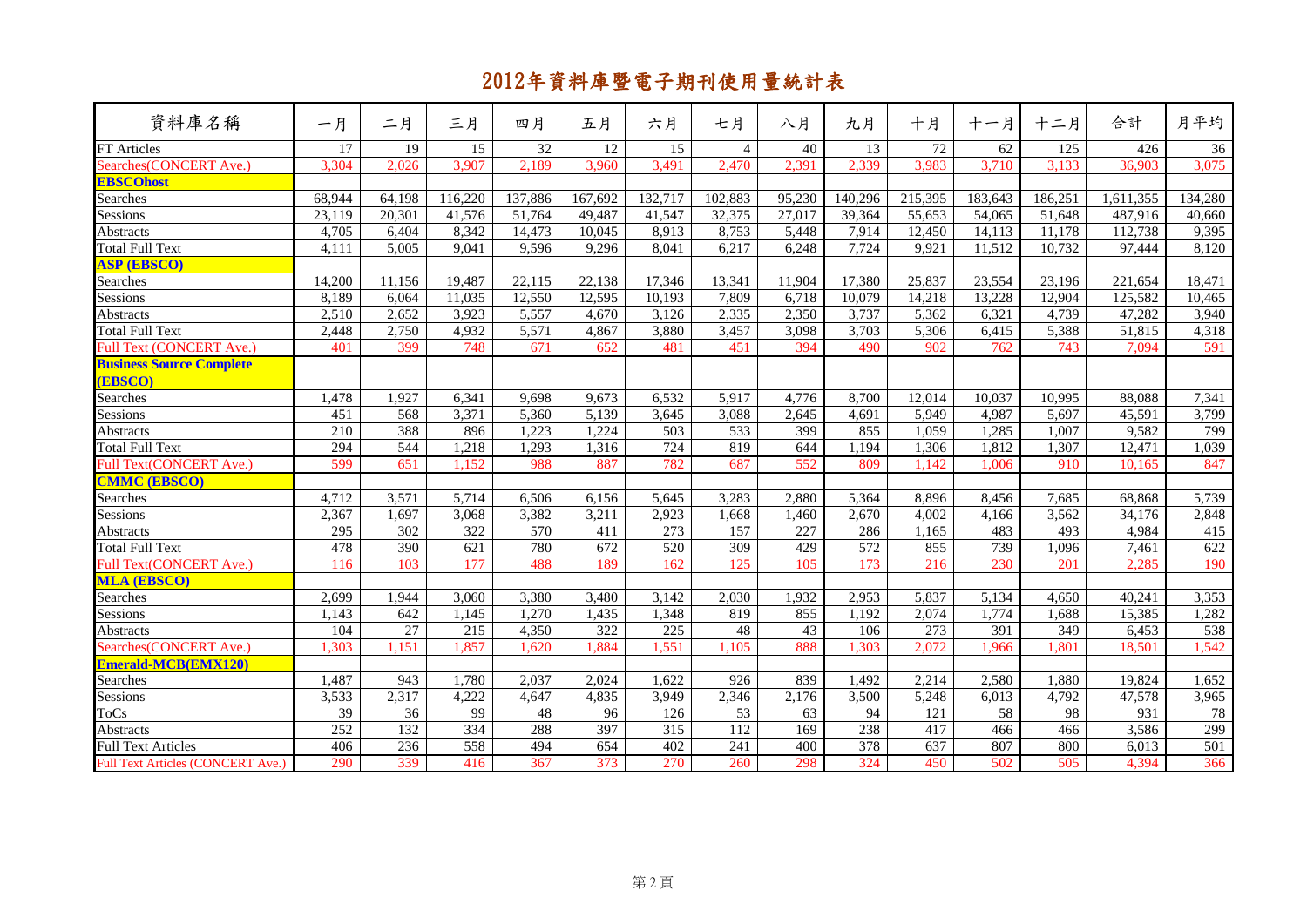| 資料庫名稱                                       | 一月               | 二月    | 三月              | 四月     | 五月               | 六月    | 七月               | 八月               | 九月    | 十月     | 十一月    | 十二月   | 合計      | 月平均             |
|---------------------------------------------|------------------|-------|-----------------|--------|------------------|-------|------------------|------------------|-------|--------|--------|-------|---------|-----------------|
| <b>JCR</b>                                  |                  |       |                 |        |                  |       |                  |                  |       |        |        |       |         |                 |
| Sessions                                    | 2.740            | 1,325 | 3,105           | 3,795  | 4,117            | 3,542 | 3.088            | 2.531            | 3.121 | 4.808  | 4,155  | 3,997 | 40.324  | 3,360           |
| Queries                                     | 3,046            | 1,686 | 3,734           | 4,657  | 4,734            | 3,740 | 3,447            | 2,702            | 3,821 | 5,674  | 4,572  | 4,568 | 46,381  | 3,865           |
| Queries(CONCERT Ave.)                       | 626              | 758   | 964             | 940    | 854              | 851   | 1.104            | 819              | 951   | 1.166  | 947    | 1.294 | 11.274  | 940             |
| <b>JSTOR</b>                                |                  |       |                 |        |                  |       |                  |                  |       |        |        |       |         |                 |
| Searches                                    | 3.646            | 1,490 | 3,246           | 3,562  | 3,876            | 2.947 | 2.340            | 2,019            | 2,503 | 4.350  | 4.560  | 4.125 | 38,664  | 3,222           |
| Sessions                                    | 5,551            | 1.932 | 3.581           | 3,938  | 4.127            | 3,669 | 2,910            | 2.552            | 3.039 | 4.429  | 4,908  | 4,219 | 44.855  | 3,738           |
| <b>Full Text</b>                            | 2,242            | 1.168 | 2,530           | 3,002  | 2,421            | 1,948 | 1.606            | 1,663            | 2,128 | 4,002  | 3,934  | 3,302 | 29,946  | 2,496           |
| Full-Text Page HTML(CONCERT Ave.)           | 1,299            | 738   | 1,428           | 1.148  | 1,325            | 828   | 684              | 573              | 833   | 1,027  | 1,171  | 1.070 | 12,124  | 1,010           |
| <b>Nature Journals Online (Nature</b>       |                  |       |                 |        |                  |       |                  |                  |       |        |        |       |         |                 |
| Only)                                       |                  |       |                 |        |                  |       |                  |                  |       |        |        |       |         |                 |
| Searches                                    | 85               | 231   | 245             | 202    | 286              | 257   | 256              | $\overline{221}$ | 383   | 324    | 378    | 186   | 3,054   | 255             |
| <b>ToCs</b>                                 | 26               | 78    | 57              | 78     | $\overline{37}$  | 24    | 47               | 162              | 40    | 224    | 38     | 48    | 859     | $\overline{72}$ |
| Abstracts                                   | 41               | 31    | $\overline{29}$ | 34     | 87               | 45    | 34               | 47               | 41    | 60     | 49     | 69    | 567     | 47              |
| <b>Full Text Total Requests</b>             | $\overline{348}$ | 420   | 699             | 632    | 728              | 455   | $\overline{373}$ | 418              | 572   | 563    | 508    | 596   | 6,312   | 526             |
| <b>Nature Materials Full Text</b>           | 35               | 38    | 54              | 64     | 89               | 59    | 74               | 161              | 97    | 52     | 70     | 146   | 939     | 78              |
| <b>Full Text Total Requests(CONCERT Ave</b> | 657              | 864   | 1,099           | 946    | 982              | 732   | 680              | 703              | 892   | 908    | 927    | 871   | 10,261  | 855             |
| <b>Oxford Art Online</b>                    |                  |       |                 |        |                  |       |                  |                  |       |        |        |       |         |                 |
| Searches                                    | 176              | 161   | 277             | 144    | $\overline{221}$ | 77    | $\overline{26}$  | 39               | 157   | 242    | 152    | 146   | 1,818   | 152             |
| <b>Sessions</b>                             | 106              | 93    | 145             | 121    | 154              | 93    | 53               | 68               | 118   | 158    | 122    | 136   | 1,367   | 114             |
| <b>Full Texts</b>                           | 101              | 152   | 322             | 159    | 252              | 121   | 34               | 97               | 188   | 228    | 125    | 182   | 1.961   | 163             |
| Pages                                       | 426              | 433   | 727             | 473    | 615              | 258   | 104              | 184              | 558   | 654    | 409    | 452   | 5,293   | 441             |
| <b>Hits</b>                                 | .364             | 1,472 | 2,551           | 1,867  | 2.108            | 963   | 284              | 644              | 2,251 | 2,124  | 1,409  | 1,567 | 18,604  | 1,550           |
| Web pages(CONCERT Ave.)                     | 218              | 195   | 570             | 357    | 393              | 304   | 171              | 193              | 481   | 653    | 555    | 527   | 4,617   | 385             |
| <b>Oxford Journals Online</b>               |                  |       |                 |        |                  |       |                  |                  |       |        |        |       |         |                 |
| Searches                                    | 94               | 69    | 187             | 83     | 128              | 182   | 90               | 102              | 164   | 161    | 152    | 188   | 1.600   | 133             |
| <b>TOC</b>                                  | 116              | 88    | 364             | 165    | 186              | 97    | 78               | 124              | 127   | 182    | 181    | 147   | 1,855   | 155             |
| Abstracts                                   | $\overline{771}$ | 671   | 1,402           | 1,226  | 1,329            | 1,271 | 799              | 847              | 1,498 | 1,810  | 1,345  | 1,636 | 14,605  | 1,217           |
| Full-Text                                   | 705              | 605   | 1,090           | 897    | 1,027            | 824   | 554              | 585              | 661   | 883    | 826    | 967   | 9,624   | 802             |
| Full-Text(CONCERT Ave.)                     | 728              | 804   | 1,048           | 946    | 951              | 825   | 798              | 705              | 782   | 1,035  | 890    | 3,684 | 13,196  | 1,100           |
| <b>Oxford Music Online</b>                  |                  |       |                 |        |                  |       |                  |                  |       |        |        |       |         |                 |
| Searches                                    | 820              | 644   | 1,208           | 1,616  | 1,146            | 1,055 | 441              | 421              | 654   | 1,232  | 1,265  | 968   | 11,470  | 956             |
| Sessions                                    | 620              | 520   | 866             | 1,075  | 848              | 647   | 440              | 412              | 649   | 962    | 892    | 802   | 8,733   | 728             |
| <b>Full Texts</b>                           | 1,121            | 970   | 1,600           | 2,428  | 1,543            | 1,421 | $\overline{592}$ | 544              | 884   | 1,880  | 2,186  | 1,363 | 16,532  | 1,378           |
| Pages                                       | 2,516            | 2,215 | 3,718           | 5,329  | 3,523            | 3,095 | 1,364            | 1,322            | 2,178 | 4,400  | 4,392  | 2,984 | 37,036  | 3,086           |
| <b>Hits</b>                                 | 7,027            | 6,191 | 10,700          | 15,385 | 10,161           | 9,206 | 3,899            | 3,399            | 5,879 | 12,251 | 12,952 | 7,920 | 104,970 | 8,748           |
| Web pages(CONCERT Ave.)                     | 660              | 498   | 781             | 752    | 833              | 675   | 416              | 384              | 576   | 906    | 712    | 671   | 7,864   | 655             |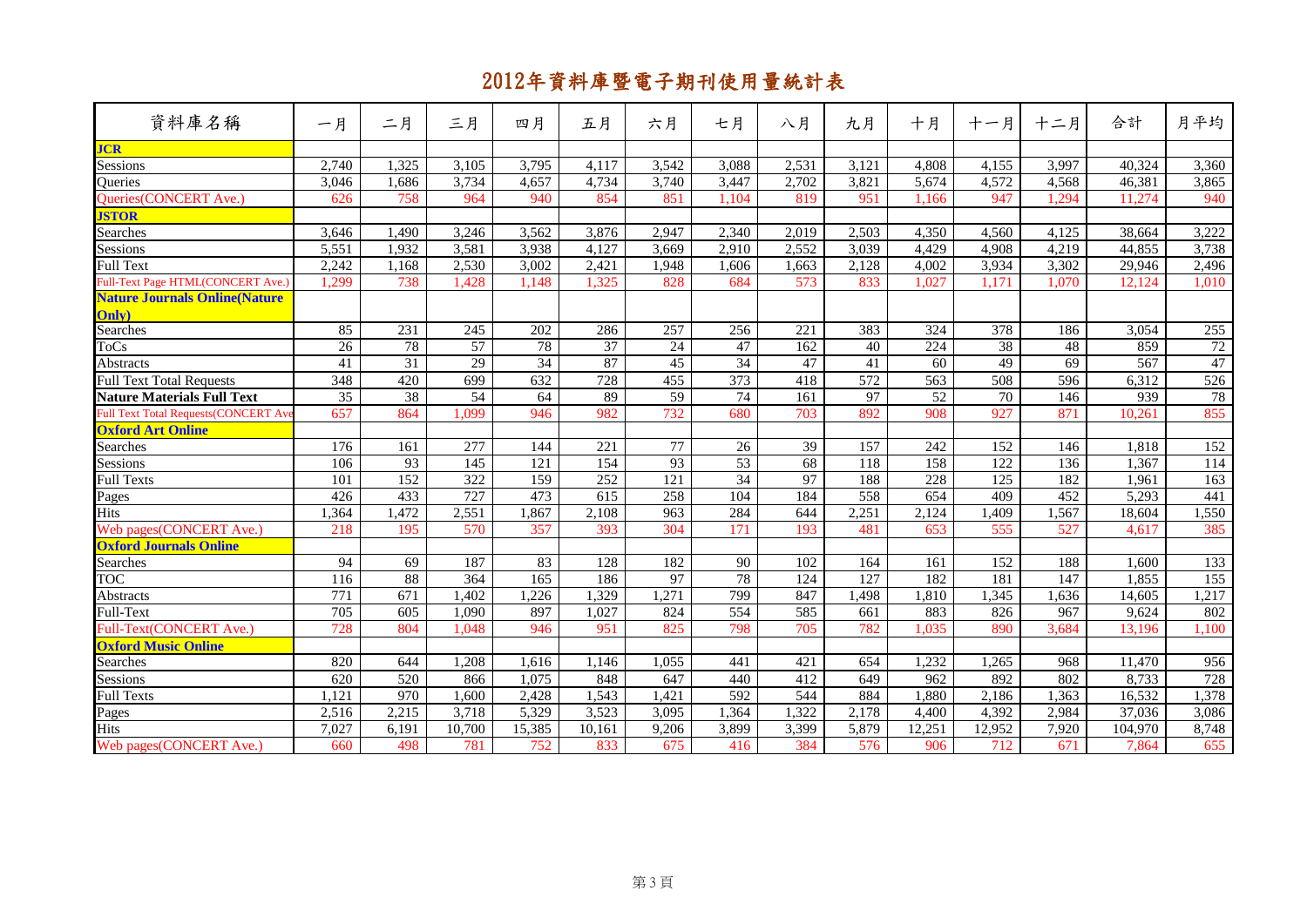| 資料庫名稱                             | 一月               | 二月              | 三月               | 四月               | 五月               | 六月               | 七月               | 八月               | 九月               | 十月               | 十一月             | 十二月    | 合計      | 月平均             |
|-----------------------------------|------------------|-----------------|------------------|------------------|------------------|------------------|------------------|------------------|------------------|------------------|-----------------|--------|---------|-----------------|
| <b>RefWorks</b>                   |                  |                 |                  |                  |                  |                  |                  |                  |                  |                  |                 |        |         |                 |
| <b>Users</b>                      | 46               | $\overline{26}$ | 54               | $\overline{52}$  | 40               | 27               | $\overline{34}$  | 19               | 40               | 49               | $\overline{22}$ | 33     | 442     | $\overline{37}$ |
| Total References added            | $\overline{242}$ | 75              | $\overline{250}$ | 349              | 2,328            | $\overline{261}$ | 30,740           | $\overline{203}$ | $\overline{273}$ | 452              | 622             | 325    | 36,120  | 3,010           |
| Sessions                          | 133              | 63              | 127              | 164              | 153              | $\overline{113}$ | 90               | 55               | 72               | 105              | 49              | 37     | 1,161   | 97              |
| Sessions(CONCERT Ave.)            | 96               | $\overline{76}$ | 159              | 111              | 88               | 73               | 62               | 50               | 57               | 192              | 93              | 67     | 1,124   | 94              |
| <b>Science Online</b>             |                  |                 |                  |                  |                  |                  |                  |                  |                  |                  |                 |        |         |                 |
| Searches                          | 1,477            | 900             | 1,994            | 2,314            | 2,111            | 1,748            | 1,136            | 999              | 1,533            | 2,463            | 2,110           | 1,840  | 20,625  | 1,719           |
| <b>ToCs</b>                       | 51               | 59              | 74               | 89               | $\overline{120}$ | 73               | 76               | 69               | 51               | 110              | 79              | 64     | 915     | 76              |
| Abstracts                         | 703              | 849             | 855              | 1,360            | 1,541            | 1,146            | 680              | 1,035            | 736              | 1,527            | 1,297           | 1,235  | 12,964  | 1,080           |
| <b>Full Text</b>                  | 309              | 367             | 419              | $\overline{552}$ | 673              | 506              | 237              | 321              | 289              | 452              | 486             | 452    | 5,063   | 422             |
| Full Text(CONCERT Ave.)           | 421              | 520             | 626              | 530              | 609              | 481              | N/A              | N/A              | N/A              | N/A              | N/A             | N/A    | 3,187   | 531             |
| <b>ScienceDirect Online(SDOL)</b> |                  |                 |                  |                  |                  |                  |                  |                  |                  |                  |                 |        |         |                 |
| Searches                          | 7,894            | 6,526           | 11,416           | 12,020           | 11.742           | 9,317            | 8,410            | 6.721            | 9,553            | 13,415           | 12,832          | 12,812 | 122,658 | 10,222          |
| Sessions                          | 6,955            | 6,578           | 9,475            | 10,113           | 10,135           | 8,257            | 7,264            | 6,335            | 9.066            | 12,334           | 12,230          | 12,110 | 110,852 | 9,238           |
| <b>Full Text</b>                  | 12,610           | 13,980          | 17,735           | 16,361           | 17,634           | 14,493           | 14,075           | 12,167           | 17,379           | 18,438           | 20,941          | 21,637 | 197,450 | 16,454          |
| Full Text(CONCERT Ave.)           | 6.814            | 8,836           | 10,300           | 9.520            | 10.673           | 9.069            | 9.800            | 9,838            | 9,756            | 11,559           | 11,920          | 12.134 | 120.219 | 10,018          |
| <b>SpringerLink</b>               |                  |                 |                  |                  |                  |                  |                  |                  |                  |                  |                 |        |         |                 |
| Full Text                         | 2,594            | 2,900           | 4,419            | 3,345            | 4.110            | 2,951            | 2,475            | 2,446            | 3,041            | N/A              | N/A             | N/A    | 28,281  | 3,142           |
| Full Text(新平台)                    | N/A              | N/A             | N/A              | N/A              | N/A              | N/A              | 20               | 64               | 62               | 1,770            | 3,300           | 4,349  | 9,565   | 1,594           |
| <b>Full Text (CONCERT Ave.)</b>   | 2,394            | 2,940           | 3,841            | 3,427            | 3,596            | 2,905            | 2,790            | 2,735            | 2.687            | 3,103            | 2,807           | 3,462  | 36,687  | 3,057           |
| <b>Web of Science(SCIE+SSCI)</b>  |                  |                 |                  |                  |                  |                  |                  |                  |                  |                  |                 |        |         |                 |
| <b>SCIE Sessions</b>              | 8.041            | 5,594           | 11,150           | 12,144           | 12,045           | 10.067           | 7,507            | 6,105            | 5,182            | 12,523           | 13,359          | 12,436 | 116,153 | 9,679           |
| <b>SCIE</b> Queries               | 11,595           | 7,885           | 15,148           | 16,325           | 15,925           | 12,581           | 9,919            | 12,576           | 12,108           | 17,667           | 17,322          | 18,707 | 167,758 | 13,980          |
| <b>SSCI</b> Sessions              | 9,358            | 5,934           | 12,404           | 13,445           | 13,606           | 11,732           | 9,093            | 7,415            | 6,274            | 14,294           | 15,310          | 14,518 | 133,383 | 11,115          |
| <b>SSCI</b> Queries               | 12,586           | 8,126           | 16,237           | 17,288           | 17,184           | 13,903           | 11,413           | 13,789           | 13,298           | 19,200           | 19,359          | 20,492 | 182,875 | 15,240          |
| Queries(CONCERT Ave.)             | 8.038            | 5,867           | 6,999            | 6,469            | 9.646            | 5.927            | 5,564            | 10,284           | 13,315           | 6,918            | 8,076           | 9.692  | 96,795  | 8,066           |
| <b>Wiley Online Library</b>       |                  |                 |                  |                  |                  |                  |                  |                  |                  |                  |                 |        |         |                 |
| Table of Contents                 | 2,165            | 2,119           | 2,153            | 1,869            | 2,579            | 2,077            | 2,621            | 2,034            | 2,775            | 2,900            | 2,579           | 2,443  | 28,314  | 2,360           |
| <b>Abstracts</b>                  | 2,700            | 3,651           | 4,376            | 4,046            | 4,698            | 4,021            | 3,804            | 3,094            | 4,294            | 5,658            | 5,990           | 5,206  | 51,538  | 4,295           |
| <b>Full Text</b>                  | 4,100            | 4,808           | 5,937            | 5,343            | 6,136            | 5,146            | 5,353            | 4,470            | 5,103            | 6,870            | 6,470           | 6,429  | 66,165  | 5,514           |
| Full Text (CONCERT Ave.)          | 4,380            | 5,553           | 6,487            | 5,785            | 6,406            | 6,752            | 5,417            | 5,170            | 5,272            | 6,300            | 5,836           | 5,988  | 69,346  | 5,779           |
| 大英百科全書線上繁體中文版                     |                  |                 |                  |                  |                  |                  |                  |                  |                  |                  |                 |        |         |                 |
| Document                          | 1,490            | 1,531           | 1,351            | 1,360            | 1,403            | 1,258            | 1,400            | 970              | 1,432            | 1,313            | 1,284           | 1,360  | 16,152  | 1,346           |
| Document(CONCERT Ave.)            | 500              | 477             | 510              | 385              | 428              | 326              | 426              | 407              | 376              | 364              | 479             | 429    | 5,107   | 426             |
| 天下知識庫                             |                  |                 |                  |                  |                  |                  |                  |                  |                  |                  |                 |        |         |                 |
| Searches                          | 424              | 504             | 4,729            | 7,763            | 1,169            | 61               | $\overline{572}$ | 268              | 920              | 2,071            | 3,234           | 10,668 | 32,383  | 2,699           |
| <b>Full Text</b>                  | 250              | 445             | 834              | 978              | 465              | 56               | 551              | 168              | 540              | $\overline{725}$ | 471             | 1,199  | 6,682   | 557             |
| Full Text(CONCERT Ave.)           | 270              | 315             | 435              | 509              | 799              | 199              | 980              | 367              | 406              | 630              | 577             | 488    | 5,975   | 498             |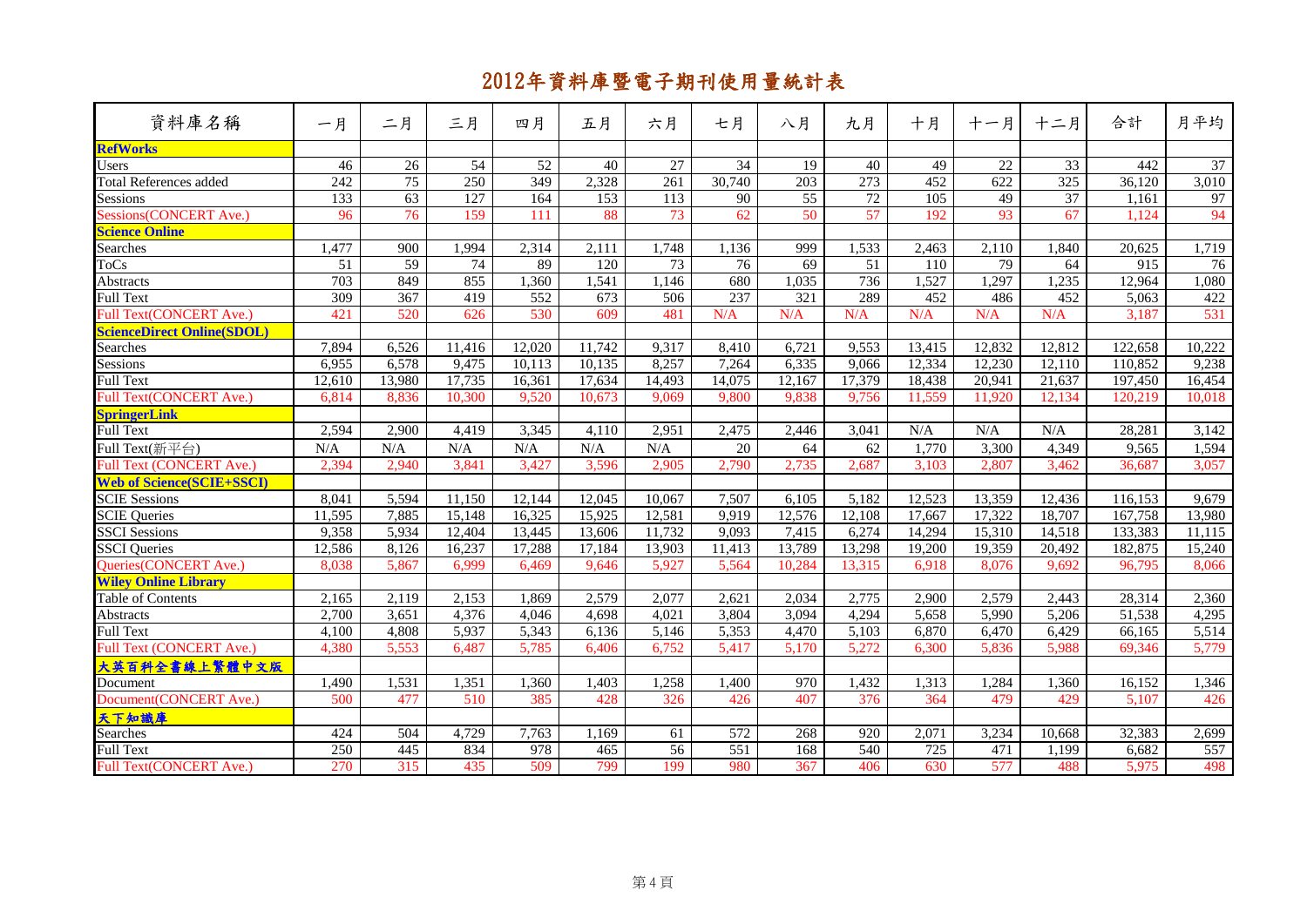| 資料庫名稱                                                         | 一月     | 二月             | 三月               | 四月              | 五月      | 六月      | 七月                   | 八月     | 九月               | 十月       | 十一月      | 十二月          | 合計        | 月平均     |
|---------------------------------------------------------------|--------|----------------|------------------|-----------------|---------|---------|----------------------|--------|------------------|----------|----------|--------------|-----------|---------|
| 中國博碩士論文全文資料庫<br>$(KNS 3.6 + 5.0)$                             |        |                |                  |                 |         |         |                      |        |                  |          |          |              |           |         |
| Searches(檢索)                                                  | 11,947 | 8,107          | 14,714           | 16,899          | 18,016  | 14,624  | 11,632               | 9,410  | 12,803           | 19,382   | 19,212   | 18,868       | 175,614   | 14,635  |
| Sessions(登錄)                                                  | 8,551  | 5,373          | 10.439           | 11,886          | 12,706  | 10,319  | 8.218                | 6.536  | 9.106            | 14,340   | 13,717   | 13,574       | 124,765   | 10,397  |
| Full Text(下載)                                                 | 1,275  | 1,034          | 800              | 992             | 905     | 621     | 560                  | 770    | 828              | 1,114    | 1,731    | 1,499        | 12,129    | 1,011   |
| <b>Full Text(CONCERT Ave.)</b>                                | 420    | 398            | 1,824            | 378             | 350     | 374     | 1,208                | 333    | 331              | 597      | 639      | 714          | 7,566     | 631     |
| 中國期刊全文資料庫                                                     |        |                |                  |                 |         |         |                      |        |                  |          |          |              |           |         |
| $(KNS 3.6 + 5.0)$                                             |        |                |                  |                 |         |         |                      |        |                  |          |          |              |           |         |
| Searches(檢索)                                                  | 24,741 | 23,508         | 26,489           | 34,634          | 34,810  | 26,859  | 21,500               | 16,899 | 22,950           | 36,534   | 38,411   | 37,416       | 344,751   | 28,729  |
| Sessions(登錄)                                                  | 9,614  | 6,153          | 11,166           | 12,470          | 13,297  | 10,442  | 8,221                | 6,360  | 9,082            | 14,394   | 13,982   | 13,922       | 129,103   | 10,759  |
| Full Text(下載)                                                 | 13,888 | 10,679         | 12,866           | 15,191          | 16,076  | 10,183  | 9,896                | 8,735  | 7,519            | 14,091   | 15,571   | 15,265       | 149,960   | 12,497  |
| Full Text(CONCERT Ave.)(所有專輯)                                 | 1,421  | 1,371          | 915              | 1,353           | 1,425   | 1,213   | 1,208                | 1,258  | 1,088            | 1,524    | 1,549    | 1,614        | 15,939    | 1,328   |
| 華藝線上圖書館                                                       |        |                |                  |                 |         |         |                      |        |                  |          |          |              |           |         |
| 華藝點選次數                                                        | 79,758 | 66,093         | 130,949          | 141,116         | 151,953 | 123,609 | 78,926               | 60,283 | 105,626          | 137,738  | 139,660  | 49,278       | 1,264,989 | 105,416 |
| Full Text(CEPS電子全文下載數)                                        | 16,431 | 12,636         | 22,815           | 19,589          | 20,035  | 22,311  | 15,476               | 11,540 | 14,256           | 21,634   | 24,385   | 25,895       | 227,003   | 18,917  |
| Full Text(CONCERT Ave.)                                       | 15,796 | 17,678         | 37,611           | 31,240          | 30,442  | 19,987  | 15,871               | 13,682 | 19,688           | 36,079   | 34,976   | 17,563       | 290,613   | 24,218  |
| Full Text(CETD電子全文下載數)                                        | 1,306  | 1,353          | 2,171            | 1,876           | 2,054   | 1,672   | 1,351                | 1,071  | 1,641            | 2,367    | 2,093    | 2,774        | 21,729    | 1,811   |
| Full Text(CONCERT Ave.)                                       | 3,720  | 3,388          | 6.883            | 16,417          | 6.401   | 4,909   | 3,865                | 3,459  | 4,528            | 7,092    | 6.877    | 3,152        | 70.691    | 5,891   |
| 慧科大中華新聞網                                                      |        |                |                  |                 |         |         |                      |        |                  |          |          |              |           |         |
| 登入次數                                                          | 713    | 556            | 1,210            | 1,292           | 1,119   | 1,215   | 641                  | 501    | 833              | 1,539    | 1,624    | 1,267        | 12,510    | 1,043   |
| 檢索次數                                                          | 402    | 581            | 1,224            | 1,285           | 1,146   | 1,196   | 628                  | 214    | 78               | $\Omega$ | $\Omega$ | $\mathbf{0}$ | 6,754     | 563     |
| 總計閱覽次數                                                        | 252    | 132            | 155              | 188             | 227     | 165     | 172                  | 169    | 199              | 421      | 535      | 125          | 2,740     | 228     |
| 瀏覽次數(CONCERT Ave.)                                            | 178    | 174            | 135              | 181             | 285     | 233     | 103                  | 135    | 113              | 131      | 125      | 110          | 1,903     | 159     |
| (二)参加國家實驗研究院科技政策研究與資訊中心CONCERT聯盟部份(National Academic License) |        |                |                  |                 |         |         |                      |        |                  |          |          |              |           |         |
| 資料庫名稱                                                         | 一月     | 二月             | 三月               | 四月              | 五月      | 六月      | 七月                   | 八月     | 九月               | 十月       | 十一月      | 十二月          | 合計        | 月平均     |
| <b>OCLC FirstSearch</b>                                       |        |                |                  |                 |         |         |                      |        |                  |          |          |              |           |         |
| Searches                                                      | 160    | $\overline{4}$ | 17               | $\overline{32}$ | 25      | 17      | 10                   | 22     | 14               | 30       | 34       | 27           | 392       | 33      |
| Sessions                                                      | 958    | 176            | $\overline{195}$ | 333             | 218     | 246     | 232                  | 254    | $\overline{241}$ | 264      | 265      | 259          | 3,641     | 303     |
| Searches(CONCERT Ave.)                                        | 97     | 105            | 97               | 89              | 115     | 94      | 105                  | 108    | 93               | 113      | 106      | 102          | 1,224     | 102     |
| <b>ProQuest Dissertations and</b><br><b>Theses (PQDT)</b>     |        |                |                  |                 |         |         |                      |        |                  |          |          |              |           |         |
| <b>Searches</b>                                               | 14,074 | 9,193          | 13,103           | 8,290           | 6,547   | 5,156   | 4,636                | 4,189  | 5,862            | 9,530    | 8,699    | 7,286        | 96,565    | 8,047   |
| Citations/Abstracts                                           | 414    | 499            | 4,099            | 16,293          | 1,909   | 303     | 889                  | 756    | 1,008            | 1,061    | 636      | 492          | 28,359    | 2,363   |
| FT Articles                                                   | 1.061  | 806            | 31,193           | 672             | 403     | 674     | 471                  | 521    | 558              | 1.112    | 1,262    | 825          | 39,558    | 3,297   |
| <b>Citations/Abstracts(CONCERT Ave.)</b>                      |        |                |                  |                 |         |         | PQDT部分單位使用統計有疑慮,暫緩公布 |        |                  |          |          |              |           |         |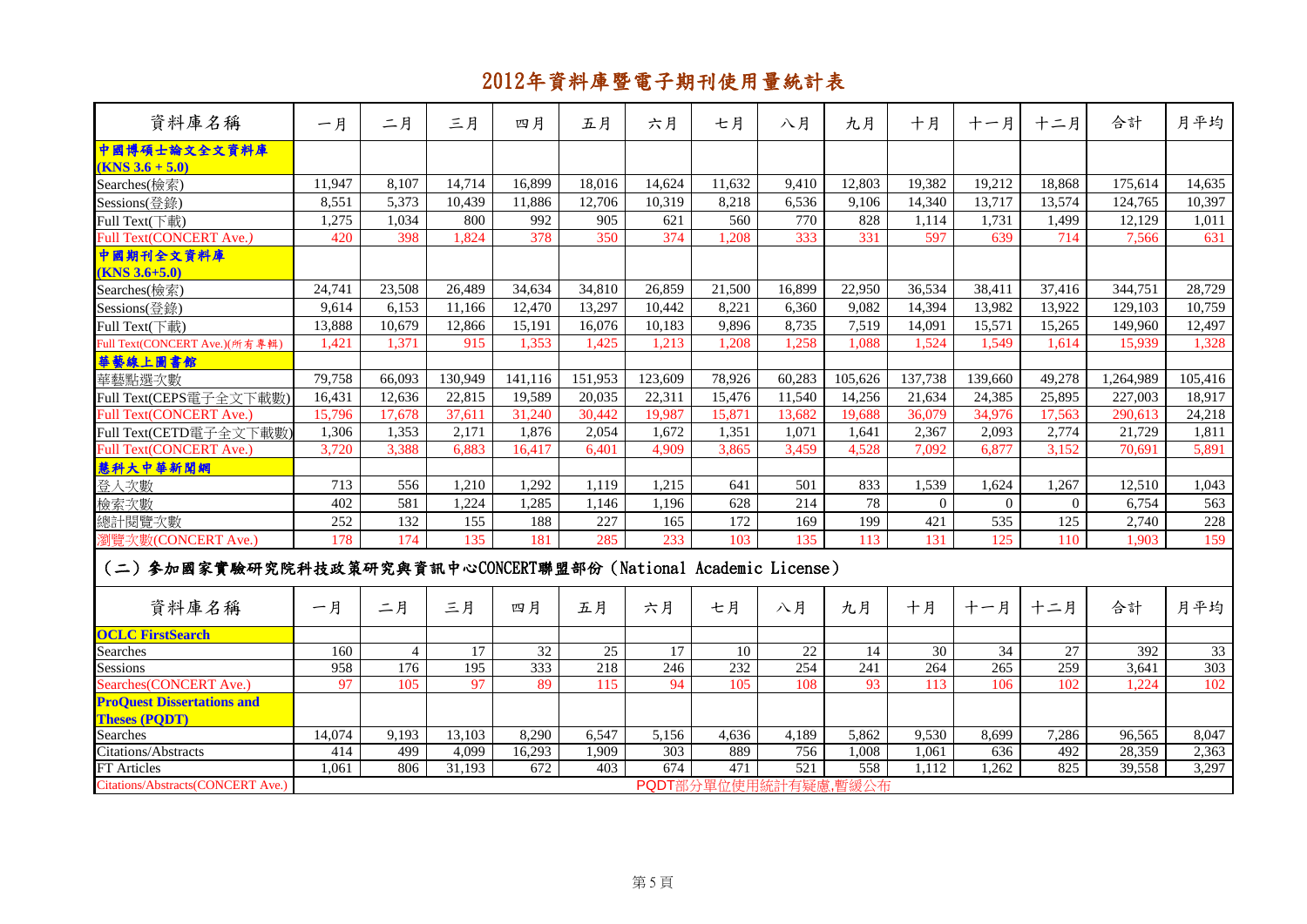| 資料庫名稱                                       | 一月               | 二月              | 三月              | 四月             | 五月             | 六月               | 七月              | 八月              | 九月              | 十月             | 十一月              | 十二月            | 合計             | 月平均            |
|---------------------------------------------|------------------|-----------------|-----------------|----------------|----------------|------------------|-----------------|-----------------|-----------------|----------------|------------------|----------------|----------------|----------------|
| <b>OmniFile Full Text Select</b><br>(EBSCO) |                  |                 |                 |                |                |                  |                 |                 |                 |                |                  |                |                |                |
| Searches                                    | 1,150            | 6,487           | 15,335          | 17,943         | 18,561         | 15,071           | 11,333          | 9,259           | 13,937          | 20,930         | 19,211           | 20,214         | 169,431        | 14,119         |
| Sessions                                    | 458              | 4,176           | 9,618           | 11,311         | 11,135         | 9,110            | 7,228           | 5,820           | 8,636           | 12,968         | 12,158           | 12,046         | 104,664        | 8,722          |
| <b>Abstracts</b>                            | 69               | 384             | 639             | 593            | 565            | 2,300            | 473             | 470             | 610             | 691            | 763              | 852            | 8,409          | 701            |
| <b>Total Full Text</b>                      | 508              | 868             | 1,840           | 1,637          | 1,105          | 1,798            | 1,079           | 1,224           | 1,491           | 1,852          | 2,221            | 2,058          | 17,681         | 1,473          |
| <b>Full Text(CONCERT Ave.)</b>              | 52               | 84              | 138             | 132            | 144            | 107              | 82              | 90              | 103             | 153            | 141              | 177            | 1.403          | 117            |
| (三) CONCERT聯盟以外部份                           |                  |                 |                 |                |                |                  |                 |                 |                 |                |                  |                |                |                |
| 資料庫名稱                                       | 一月               | 二月              | 三月              | 四月             | 五月             | 六月               | 七月              | 八月              | 九月              | 十月             | 十一月              | 十二月            | 合計             | 月平均            |
| <b>ACM</b>                                  |                  |                 |                 |                |                |                  |                 |                 |                 |                |                  |                |                |                |
| Searches                                    | 384              | 370             | 566             | 938            | 805            | 674              | 289             | 566             | 584             | 702            | 670              | 634            | 7,182          | 599            |
| <b>Article Requests</b>                     | 294              | 219             | 480             | 644            | 1,033          | 707              | 404             | 468             | 179             | 368            | 553              | 388            | 5,737          | 478            |
| <b>Alexander Music Online</b>               |                  |                 |                 |                |                |                  |                 |                 |                 |                |                  |                |                |                |
| Pages                                       | 3,191            | 4,635           | 6,293           | 24,334         | 21,193         | 15,504           | 10,228          | 4.190           | 14,937          | 16,167         | 7,043            | 7,785          | 135,500        | 11,292         |
| Searches                                    | 12,309           | 11,997          | 19,105          | 20,925         | 21,940         | 13,780           | 12,133          | 10,021          | 18,601          | 24,178         | 18,813           | 21,897         | 205,699        | 17,142         |
| Sessions                                    | 5,542            | 5,687           | 8,125           | 8,807          | 8,994          | 7,295            | 6,481           | 5,146           | 8,043           | 9,760          | 8,760            | 8,372          | 91,012         | 7,584          |
| BDSL文學資料庫                                   |                  |                 |                 |                |                |                  |                 |                 |                 |                |                  |                |                |                |
| Searches                                    | $\boldsymbol{0}$ | $\overline{0}$  | $\overline{0}$  | $\overline{0}$ | $\overline{0}$ | $\boldsymbol{0}$ | $\theta$        | $\overline{0}$  | $\overline{0}$  | $\mathbf{0}$   | $\boldsymbol{0}$ | $\overline{0}$ | $\overline{0}$ | $\overline{0}$ |
| Logins                                      | $\boldsymbol{0}$ | $\overline{0}$  | $\overline{0}$  | $\mathbf{0}$   | $\overline{0}$ | $\boldsymbol{0}$ | $\overline{0}$  | $\mathbf{0}$    | $\mathbf{0}$    |                | $\mathbf{1}$     | $\overline{0}$ | $\overline{c}$ | $\mathbf{0}$   |
| Hits                                        | $\overline{0}$   | $\Omega$        | $\Omega$        | $\Omega$       | $\Omega$       | $\mathbf{0}$     | $\Omega$        | $\Omega$        | $\Omega$        | $\Omega$       | $\boldsymbol{0}$ | $\overline{0}$ | $\Omega$       | $\overline{0}$ |
| BLLDB語言學資料庫                                 |                  |                 |                 |                |                |                  |                 |                 |                 |                |                  |                |                |                |
| Searches                                    | $\mathbf{0}$     | $\overline{c}$  | $\mathbf{1}$    | 10             | $\overline{4}$ | $\mathbf{0}$     | 3               | $\mathbf{1}$    | $\mathbf{1}$    | 9              | 3                | 13             | 47             | $\overline{4}$ |
| Logins                                      | 47               | $\overline{35}$ | $\overline{35}$ | 43             | 41             | $\overline{33}$  | $\overline{37}$ | $\overline{32}$ | $\overline{31}$ | 44             | 42               | 41             | 461            | $38\,$         |
| <b>Hits</b>                                 | $\theta$         | 6               | $\theta$        | 3              |                | $\mathbf{1}$     | $\Omega$        | $\Omega$        | $\Omega$        | $\overline{2}$ | 3                | 11             | 27             | $\overline{2}$ |
| <b>Credo Reference</b>                      |                  |                 |                 |                |                |                  |                 |                 |                 |                |                  |                |                |                |
| Page Views                                  | 2,712            | 1.108           | 2,992           | 4,108          | 5.080          | 4,220            | 4,280           | 2.189           | 3,100           | 5,672          | 4,990            | 4,167          | 44,618         | 3,718          |
| Searches                                    | 1,458            | 491             | 1,641           | 1,953          | 2,093          | 1.991            | 894             | 835             | 1,310           | 2,582          | 2,403            | 1,927          | 19,578         | 1,632          |
| Sessions                                    | 795              | 344             | 981             | 1,392          | 1,888          | 1,411            | 1,006           | 819             | 1,096           | 1,801          | 1,681            | 1,422          | 14,636         | 1,220          |
| DDC數位化論文典藏聯盟                                |                  |                 |                 |                |                |                  |                 |                 |                 |                |                  |                |                |                |
| Searches(檢索)                                | 1,238            | 825             | 1,699           | 1,523          | N/A            | N/A              | N/A             | N/A             | N/A             | N/A            | N/A              | N/A            | 5,285          | 1,321          |
| Full Text(下載)                               | 178              | 87              | 191             | 102            | N/A            | N/A              | N/A             | N/A             | N/A             | N/A            | N/A              | N/A            | 558            | 140            |
| Searches(新平台)                               | N/A              | N/A             | N/A             | 131            | 436            | 360              | 489             | 558             | 430             | 756            | 450              | 435            | 4,045          | 449            |
| Sessions(新平台)                               | N/A              | N/A             | N/A             | 485            | 2,507          | 290              | 359             | 473             | 359             | 612            | 371              | 314            | 5,770          | 641            |
| Full Text(新平台)                              | N/A              | N/A             | N/A             | 55             | 221            | 252              | 450             | 456             | 352             | 552            | 367              | 385            | 3,090          | 343            |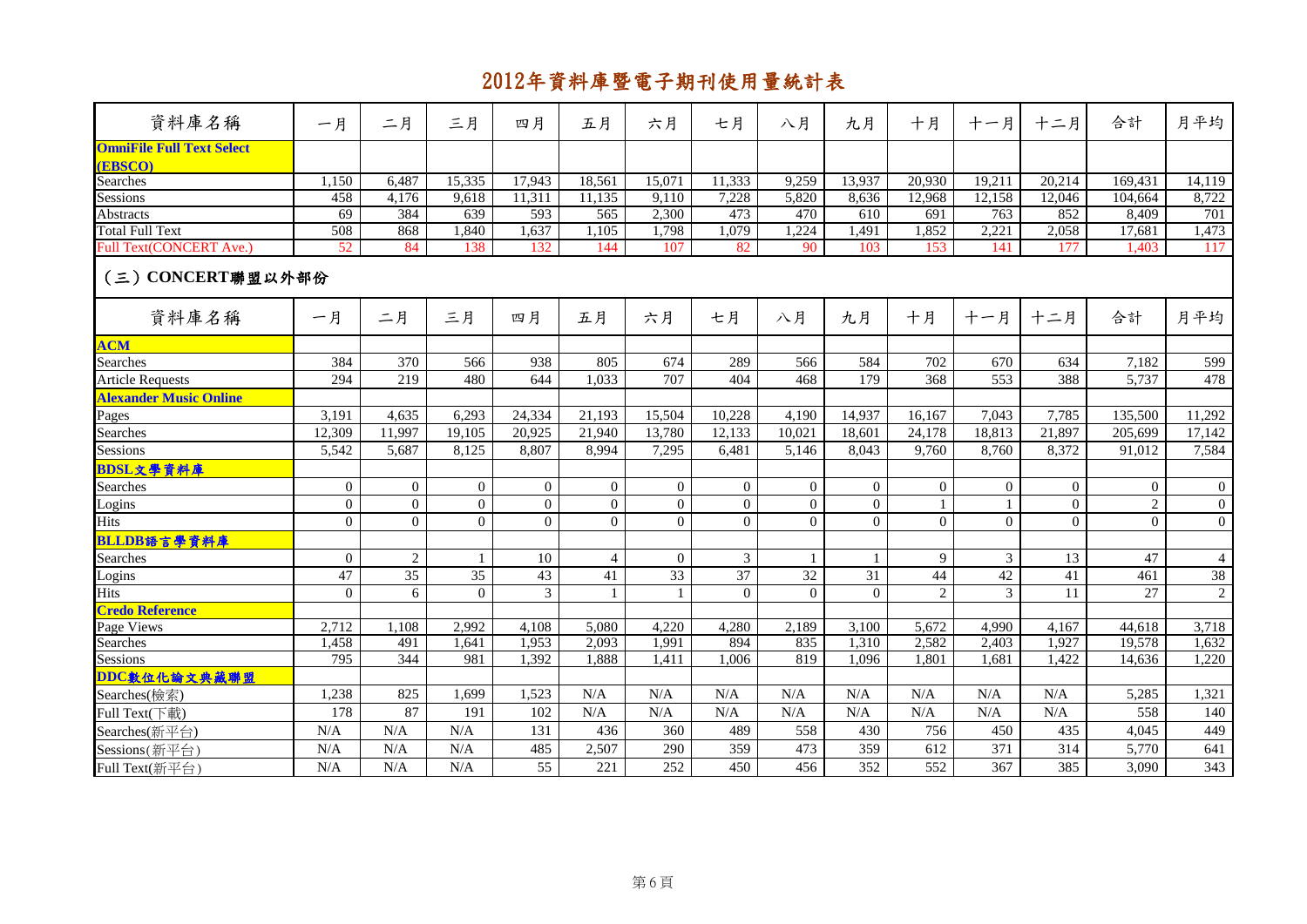| 資料庫名稱                          | 一月              | 二月              | 三月               | 四月     | 五月               | 六月     | 七月              | 八月              | 九月              | 十月     | 十一月    | 十二月             | 合計      | 月平均              |
|--------------------------------|-----------------|-----------------|------------------|--------|------------------|--------|-----------------|-----------------|-----------------|--------|--------|-----------------|---------|------------------|
| <b>EAL</b>                     |                 |                 |                  |        |                  |        |                 |                 |                 |        |        |                 |         |                  |
| Searches                       | 764             | 628             | 963              | 1,235  | 1,199            | 1,208  | 649             | 449             | 801             | 1,233  | 1,191  | 866             | 11,186  | 932              |
| Sessions                       | 765             | 622             | 966              | 1,238  | 1,215            | 1,168  | 649             | 455             | 799             | 1,232  | 1,200  | 877             | 11,186  | 932              |
| <b>Full Text</b>               | 12              | 11              | 68               | 54     | 60               | 133    | 16              | 36              | 18              | 50     | 63     | 63              | 584     | 49               |
| <b>EndNote</b>                 |                 |                 |                  |        |                  |        |                 |                 |                 |        |        |                 |         |                  |
| 瀏覽數                            | 1,621           | 1,570           | 3,381            | 2,635  | 2,130            | 2,020  | 3,254           | 1,823           | 4.390           | 4,211  | 2,957  | 3,929           | 33,921  | 2,827            |
| 訪客數                            | 191             | 157             | 323              | 252    | 201              | 188    | 285             | 178             | 412             | 419    | 287    | 338             | 3,231   | 269              |
| 人次                             | 161             | 140             | 257              | 207    | 167              | 154    | 212             | 144             | 285             | 297    | 227    | 241             | 2,492   | 208              |
| <b>IEL</b>                     |                 |                 |                  |        |                  |        |                 |                 |                 |        |        |                 |         |                  |
| Searches                       | 3,173           | 2,682           | 3,406            | 3,455  | 3,266            | 2,880  | 2,870           | 2,386           | 3,244           | 3,884  | 4,352  | 3,923           | 39,521  | 3,293            |
| Abstracts                      | 1,079           | 1,782           | 1,578            | 2,095  | 1,355            | 1,061  | 1,228           | 1,047           | 774             | 1,087  | 1,579  | 1,542           | 16,207  | 1,351            |
| <b>Article Requests</b>        | 3,042           | 3,531           | 3,690            | 3,716  | 3,494            | 2,617  | 2,917           | 3,183           | 2,668           | 3,498  | 3,740  | 4,021           | 40,117  | 3,343            |
| Page Views                     | 11,066          | 12,306          | 13,201           | 22,306 | 18,530           | 16,270 | 17,308          | 15,588          | 17,607          | 21,382 | 23,523 | 23,878          | 212,965 | 17,747           |
| <b>Visits</b>                  | 1,841           | 2,085           | 2,393            | 2,355  | 3,088            | 1,957  | 1,913           | 1,777           | 1,821           | 2,302  | 2,346  | 2,971           | 26,849  | 2,237            |
| MagV電子雜誌                       |                 |                 |                  |        |                  |        |                 |                 |                 |        |        |                 |         |                  |
| 瀏覽次數                           | 2,788           | 2,428           | 3,699            | 2,813  | 3,130            | 2,037  | 1,764           | 1,716           | 2,863           | 3,298  | 2,991  | 2,598           | 32,125  | 2,677            |
| <b>Naxos Music Library</b>     |                 |                 |                  |        |                  |        |                 |                 |                 |        |        |                 |         |                  |
| <b>Total Logins</b>            | 870             | 924             | 1,343            | 1,140  | 1,145            | 840    | 643             | 636             | 815             | 1,180  | 1,108  | 1,074           | 11,718  | 977              |
| Total number of tracks played  | 6,800           | 5,687           | 10,103           | 7,681  | 7,791            | 7,948  | 4,637           | 4,366           | 5,462           | 6,606  | 7,577  | 6,823           | 81,481  | 6,790            |
| Total number of Turnaways      | $\overline{58}$ | 63              | $\overline{213}$ | 157    | $\overline{222}$ | 61     | 26              | 42              | $\overline{95}$ | 318    | 197    | 172             | 1,624   | $\overline{135}$ |
| <b>PNAS</b>                    |                 |                 |                  |        |                  |        |                 |                 |                 |        |        |                 |         |                  |
| Searches                       | 1,370           | 1,156           | 3,522            | 3,597  | 3,751            | 2,736  | 1,774           | 1,542           | 2,213           | 2,513  | 2,676  | 2,977           | 29,827  | 2,486            |
| Table of Contents              | 38              | $\overline{34}$ | 38               | 41     | $\overline{51}$  | 31     | $\overline{38}$ | $\overline{24}$ | 59              | 36     | 16     | $\overline{25}$ | 431     | 36               |
| <b>Abstracts</b>               | 355             | 358             | 1,031            | 416    | 861              | 751    | 278             | 337             | 949             | 957    | 527    | 608             | 7,428   | 619              |
| <b>Full Text</b>               | 292             | 224             | 295              | 265    | 429              | 255    | 193             | 222             | 210             | 290    | 231    | 330             | 3,236   | 270              |
| <b>PsycArticles (ProQuest)</b> |                 |                 |                  |        |                  |        |                 |                 |                 |        |        |                 |         |                  |
| Searches                       | 13,882          | 9,374           | 13,610           | 8,491  | 7,074            | 5,606  | 4,830           | 4,472           | 6,076           | 9,880  | 8,745  | 7,623           | 99,663  | 8,305            |
| Citations/Abstracts            | 111             | 232             | 488              | 379    | 189              | 167    | 145             | 287             | 306             | 233    | 419    | 523             | 3,479   | 290              |
| FT Articles                    | 953             | 1,566           | 2,188            | 1,652  | 1,424            | 1,216  | 1,733           | 1,013           | 1,516           | 2,592  | 2,275  | 2,635           | 20,763  | 1,730            |
| <b>RILM Abstracts of Music</b> |                 |                 |                  |        |                  |        |                 |                 |                 |        |        |                 |         |                  |
| Literature(EBSCO)              |                 |                 |                  |        |                  |        |                 |                 |                 |        |        |                 |         |                  |
| Searches                       | 1,711           | 1,660           | 2,163            | 2,448  | 2,736            | 1,815  | 1,399           | 1,266           | 2,235           | 4,043  | 5,836  | 3,436           | 30,748  | 2,562            |
| Sessions                       | 544             | 493             | 759              | 799    | 844              | 546    | 394             | 424             | 753             | 1,084  | 1,340  | 955             | 8,935   | 745              |
| <b>Abstracts</b>               | 38              | 39              | 81               | 196    | 298              | 31     | 47              | 33              | 37              | 170    | 1,472  | 285             | 2,727   | 227              |
| StyleSight趨勢圖像資料庫              |                 |                 |                  |        |                  |        |                 |                 |                 |        |        |                 |         |                  |
| Searches                       | N/A             | N/A             | N/A              | N/A    | N/A              | N/A    | N/A             | N/A             | N/A             | N/A    | N/A    | 187             | 187     | 187              |
| Acer Walking Library電子雜誌       |                 |                 |                  |        |                  |        |                 |                 |                 |        |        |                 |         |                  |
| 閱讀次數                           | 460             | 638             | 746              | 1,261  | 667              | 445    | 666             | 814             | 812             | 765    | 792    | 860             | 8,926   | 744              |
| MIC-AISP情報顧問服務資料庫              |                 |                 |                  |        |                  |        |                 |                 |                 |        |        |                 |         |                  |
| Full Text(電子全文下載數)             | 228             | 333             | 572              | 695    | 714              | 378    | 249             | 469             | 1,147           | 551    | 606    | 898             | 6,840   | 570              |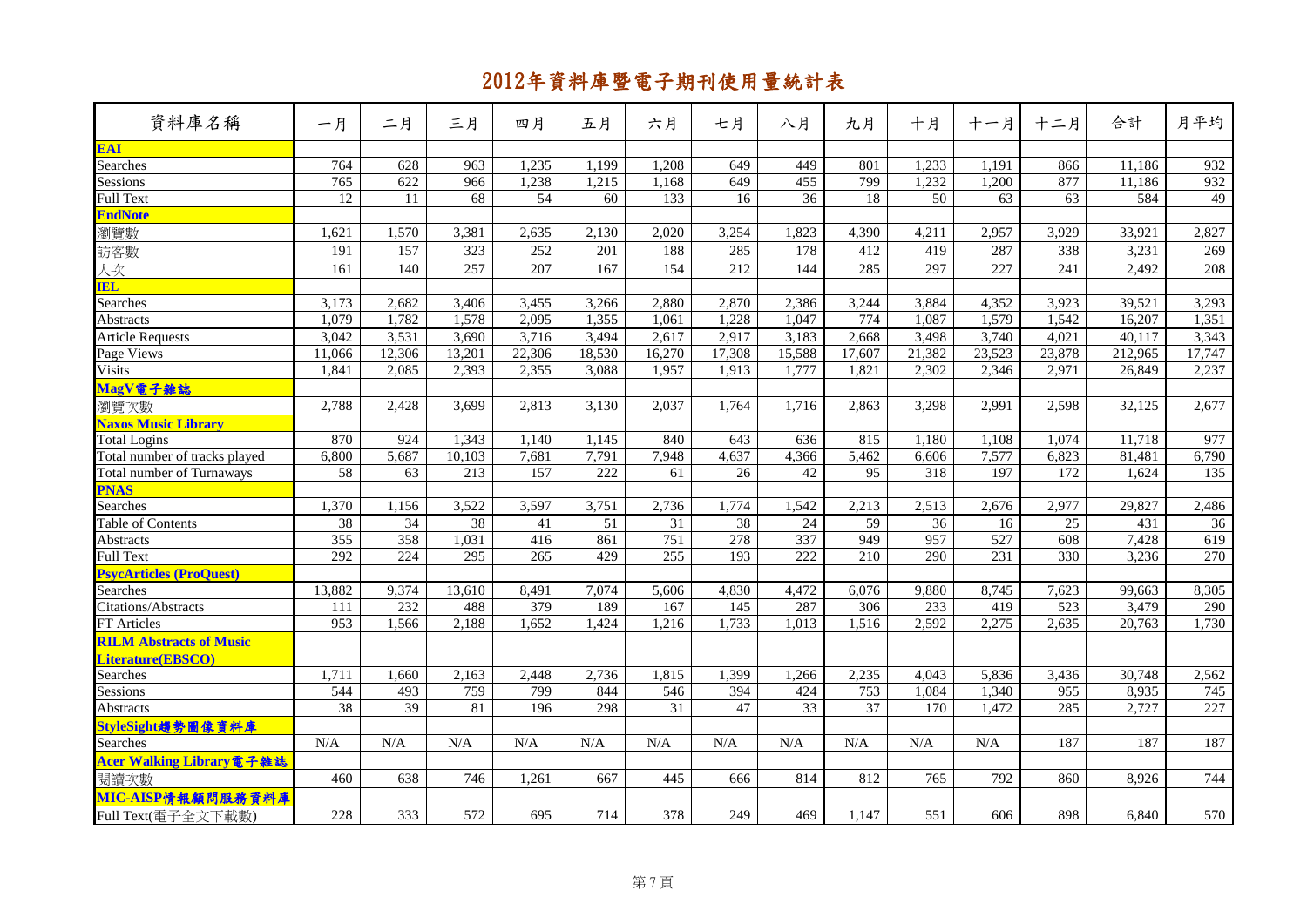| 資料庫名稱          | 一月             | 二月              | 三月              | 四月              | 五月              | 六月               | 七月              | 八月              | 九月              | 十月               | 十一月              | 十二月            | 合計              | 月平均             |
|----------------|----------------|-----------------|-----------------|-----------------|-----------------|------------------|-----------------|-----------------|-----------------|------------------|------------------|----------------|-----------------|-----------------|
| Udndata聯合知識庫   |                |                 |                 |                 |                 |                  |                 |                 |                 |                  |                  |                |                 |                 |
| 登入次數           | 4,052          | 3,190           | 5,648           | 6,440           | 6,044           | 4,752            | 3,361           | 2,741           | 4,965           | 7,094            | 6,415            | 6,569          | 61,271          | 5,106           |
| 内文點閱           | 4,559          | 2,863           | 15,937          | 20,387          | 14,389          | 5,808            | 5,852           | 3,370           | 4,586           | 9,340            | 6,882            | 4,444          | 98,417          | 8,201           |
| 中國基本古籍庫        |                |                 |                 |                 |                 |                  |                 |                 |                 |                  |                  |                |                 |                 |
| 訪客數            | 890            | 573             | 1,018           | 943             | 1,194           | 1.191            | 928             | 976             | 868             | 1,550            | N/A              | N/A            | 10,131          | 1,013           |
| 檢索次數           | 8,106          | 4,348           | 7,634           | 6,876           | 7,747           | 8,091            | 7,039           | 7,428           | 5,729           | 8,890            | N/A              | N/A            | 71,888          | 7,189           |
| 閱讀次數           | 19,528         | 15,028          | 23,891          | 18,416          | 22,989          | 22,031           | 19,307          | 15,066          | 20,433          | 29,174           | N/A              | N/A            | 205,863         | 20,586          |
| 有效點擊次數         | 27,634         | 19,376          | 31,525          | 25,292          | 30,736          | 30,122           | 26,346          | 22,494          | 26,162          | 38,064           | N/A              | N/A            | 277,751         | 27,775          |
| 訪客數(新平台)       | N/A            | N/A             | N/A             | N/A             | N/A             | N/A              | N/A             | N/A             | N/A             | N/A              | 100              | 118            | 218             | 109             |
| 檢索次數(新平台)      | N/A            | N/A             | N/A             | N/A             | N/A             | N/A              | N/A             | N/A             | N/A             | N/A              | 1,119            | 787            | 1,906           | 953             |
| 閱讀次數(新平台)      | N/A            | N/A             | N/A             | N/A             | N/A             | N/A              | N/A             | N/A             | N/A             | N/A              | 2,854            | 2,231          | 5,085           | 2,543           |
| 世界美術資料庫        |                |                 |                 |                 |                 |                  |                 |                 |                 |                  |                  |                |                 |                 |
| 總次數            | 19             | 11              | 32              | 71              | 42              | 34               | 44              | 87              | 92              | 244              | 268              | 308            | 1,252           | 104             |
| 光華雜誌中英對照知識庫    |                |                 |                 |                 |                 |                  |                 |                 |                 |                  |                  |                |                 |                 |
| 瀏覽數            | 1,418          | 750             | 1,454           | 1,573           | 1,445           | 3,455            | 813             | 711             | 1.140           | 1,754            | 2,053            | 1,227          | 17,793          | 1,483           |
| 訪客數            | 154            | 91              | 152             | 187             | 163             | 129              | 94              | 74              | 125             | 204              | 225              | 158            | 1,756           | 146             |
| 人次             | 36             | $\overline{34}$ | 40              | 39              | 41              | 42               | $\overline{31}$ | 37              | $\overline{37}$ | 44               | $\overline{43}$  | 38             | 462             | $\overline{39}$ |
| 自由中國           |                |                 |                 |                 |                 |                  |                 |                 |                 |                  |                  |                |                 |                 |
| 人次             | N/A            | N/A             | N/A             | N/A             | 51              | 1                | $\overline{4}$  | 1               | $\overline{2}$  | $\mathfrak{Z}$   | 5                | 2              | 69              | $\overline{9}$  |
| 關鍵詞查詢          | N/A            | N/A             | N/A             | N/A             | $\overline{7}$  | $\mathbf{0}$     | 3               | $\Omega$        | $\Omega$        | $\overline{0}$   | $\boldsymbol{0}$ | $\overline{0}$ | $\overline{10}$ | $\mathbf{1}$    |
| 卷期瀏覽           | N/A            | N/A             | N/A             | N/A             | 111             | $\overline{3}$   | 8               | $\mathbf{1}$    | $\overline{2}$  | $\overline{4}$   | 6                | $\overline{3}$ | 138             | 17              |
| PDF調閱          | N/A            | N/A             | N/A             | N/A             | $\overline{32}$ | $\boldsymbol{0}$ | $\Omega$        | $\Omega$        | $\Omega$        | $\boldsymbol{0}$ | $\overline{0}$   | $\overline{0}$ | $\overline{32}$ | $\overline{4}$  |
| 單篇閱讀           | N/A            | N/A             | N/A             | N/A             | $\overline{56}$ | $\overline{2}$   | $\overline{4}$  | $\Omega$        | $\Omega$        | $\mathbf{1}$     | $\Omega$         | $\Omega$       | 63              | 8               |
| 知識赢家           |                |                 |                 |                 |                 |                  |                 |                 |                 |                  |                  |                |                 |                 |
| 總次數            | 1,091          | 953             | 991             | 1,088           | 921             | 1,022            | 980             | 849             | 1,199           | 1,446            | 1,707            | 1,275          | 13,522          | 1,127           |
| 空中英語教室影音典藏學習系統 |                |                 |                 |                 |                 |                  |                 |                 |                 |                  |                  |                |                 |                 |
| 學習總人次          | N/A            | N/A             | N/A             | N/A             | N/A             | N/A              | N/A             | N/A             | 62              | 102              | 136              | 250            | 550             | 138             |
| 哈佛商業評論         |                |                 |                 |                 |                 |                  |                 |                 |                 |                  |                  |                |                 |                 |
| 檢索次數           | 2,061          | 1.112           | 1,554           | 2,775           | 2,317           | 2,190            | 1,709           | 1,261           | 2,095           | 2,538            | 138              | 107            | 19,857          | 1,655           |
| 全文瀏覽次數         | 301            | 154             | 257             | 326<br>526      | 518             | 235              | 650<br>$\Omega$ | 598<br>$\Omega$ | 493<br>$\Omega$ | 396<br>$\Omega$  | 166<br>250       | 240            | 4,334           | 361<br>82       |
| 下載             | $\overline{0}$ | $\overline{0}$  | 8               |                 | 8               | $\mathbf{0}$     |                 |                 |                 |                  |                  | 189            | 981             |                 |
| 故宮文獻資料庫        | $\overline{4}$ | 18              | 37              | 20              | 160             | 169              | 47              | 68              | 81              | 169              | 384              | 86             | 1,243           | 104             |
| 檢索次數           | 17             | 15              | $\overline{23}$ | 40              | 56              | 31               | 29              | 34              | 58              | 86               | 96               | 139            | 624             | 52              |
| 瀏覽次數           | 10             | 30              | $\overline{30}$ | $\overline{71}$ | 210             | $\overline{312}$ | 73              | $\overline{90}$ | 88              | 293              | 569              | 665            | 2.441           | 203             |
| 全文下載次數         |                |                 |                 |                 |                 |                  |                 |                 |                 |                  |                  |                |                 |                 |
| 科學人雜誌<br>瀏覽數   | 3,742          | 1,423           | 6,173           | 5,981           | 6,651           | 5,646            | 3,595           | 2,526           | 4,783           | 7,558            | 6,353            | 6,091          | 60,522          | 5,044           |
|                | 417            | 277             | 531             | 490             | 508             | 515              | 473             | 402             | 406             | 517              | 554              | 501            | 5,591           |                 |
| 訪客數            |                |                 |                 |                 |                 |                  |                 |                 |                 |                  |                  |                |                 | 466             |
| 人次             | 106            | 68              | 114             | 73              | 96              | 137              | 123             | 82              | 92              | 138              | 134              | 109            | 1,272           | 106             |